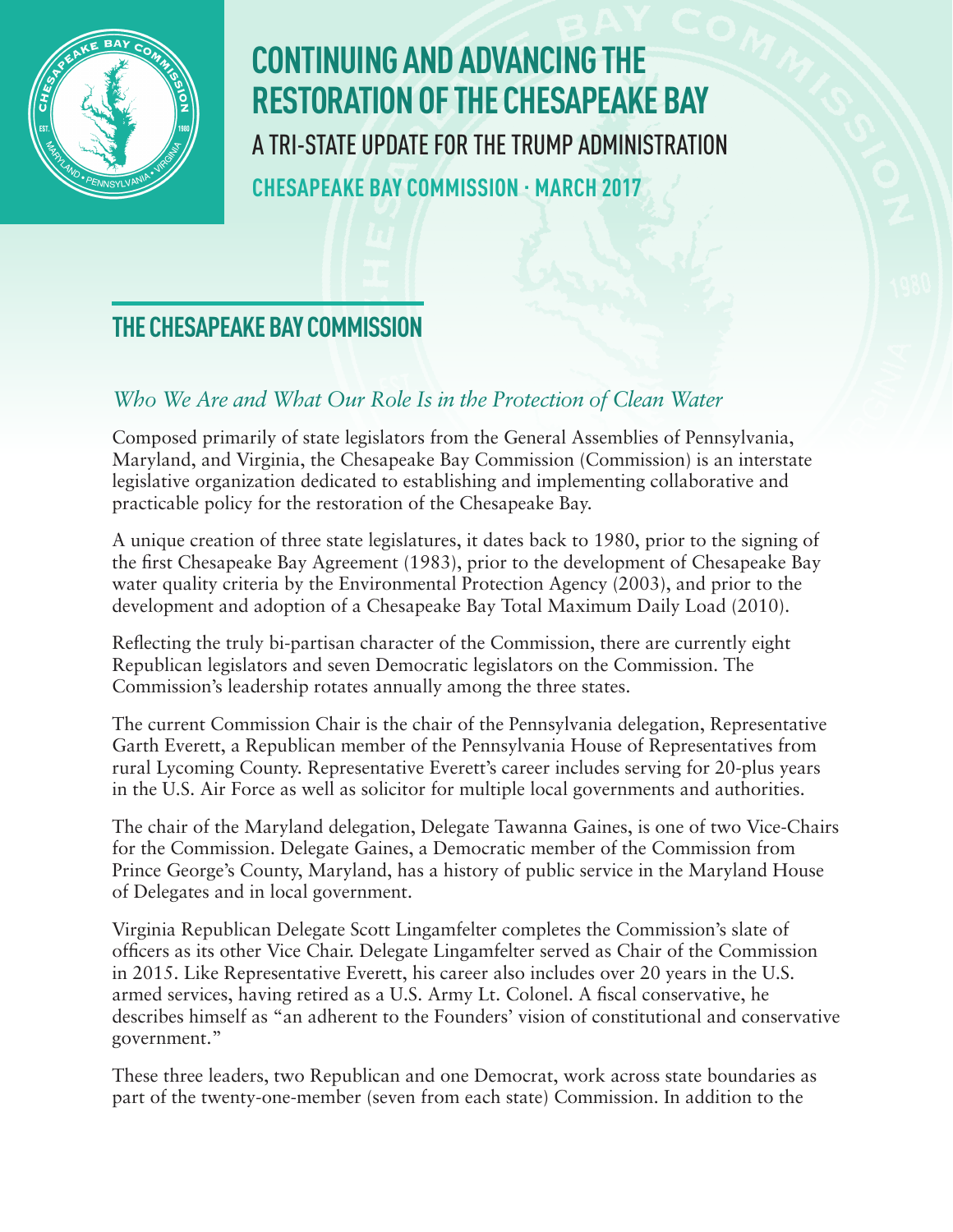#### Members of the Commission

- Representative [Garth D. Everett](http://www.legis.state.pa.us/cfdocs/legis/home/member_information/house_bio.cfm?id=1098) (PA-R) Chairman
- Delegate [Tawanna P. Gaines](http://mgaleg.maryland.gov/webmga/frmMain.aspx?pid=sponpage&tab=subject6&id=gaines&stab=01) (MD-D) Vice Chair
- Delegate [L. Scott Lingamfelter](http://virginiageneralassembly.gov/house/members/members.php?id=H0148) (VA-R) Vice Chair
- Senator Richard L. Alloway, II (PA-R)
- Secretary Mark J. Belton (MD, Governor's cabinet)
- Delegate David Bulova (VA-D)
- G. Warren Elliott (PA, Citizen Appointee)
- Delegate Barbara A. Frush (MD-D)
- The Hon. Bernie Fowler (MD, Citizen Appointee)
- Representative Keith Gillespie (PA-R)
- Senator Guy J. Guzzone (MD-D)
- Senator Emmett W. Hanger, Jr. (VA-R)
- Delegate Maggie McIntosh (MD-D)
- Acting Secretary Patrick McDonnell (PA, Governor's cabinet)
- Senator Thomas McLain "Mac" Middleton (MD-D)
- Delegate Margaret Ransone (VA-R)
- Representative P. Michael Sturla (PA-D)
- Dennis H. Treacy (VA, Citizen Appointee)
- Senator Frank W. Wagner (VA-R)
- Secretary Molly Ward (VA, Governor's cabinet)
- Senator Gene Yaw (PA-R)

15 legislative members (five per state), three members are cabinet-level secretaries (representing the governors of Pennsylvania, Maryland, and Virginia) and three members are citizen appointees of their respective state General Assembly.

Experiential backgrounds among the members include a lifelong farmer, an environmental planner, a former Vice President and Chief Sustainability Officer for a Fortune 250 corporation, a former judge, a CEO of a construction and contracting firm, a retired Navy Rear Admiral, and an owner of a multi-generational family-run oyster company.

Since its creation in 1980, the Commission has been a leader in the states' Baywide environmental protection and restoration efforts. Among its successes are:

- The establishment of a multi-state ban on threatened stocks of striped bass, now a recovered fishery because of the ban.
- An end of the use of phosphate in detergents in all three Bay states.
- The establishment of a state-led process for developing river-specific state clean-up plans.
- A major initiative across the watershed states to develop policies on the restoration of riparian forest buffers.
- The establishment of the first ongoing bi-state committee to promote cooperation in the management of Maryland's and Virginia's most commercially valuable Bay fishery, the blue crab.
- The allocation of state funds to support pollution reduction from agricultural sources and installation of advanced sewage treatment infrastructure.
- The establishment of regional conservation initiatives in the Federal Farm Bill for agricultural conservation efforts in the watershed.
- The publication of precedential policy documents ranging from *Cost Effective Strategies for the Bay*, an examination of how to achieve the best "bang for the buck" in nutrient pollution reduction, to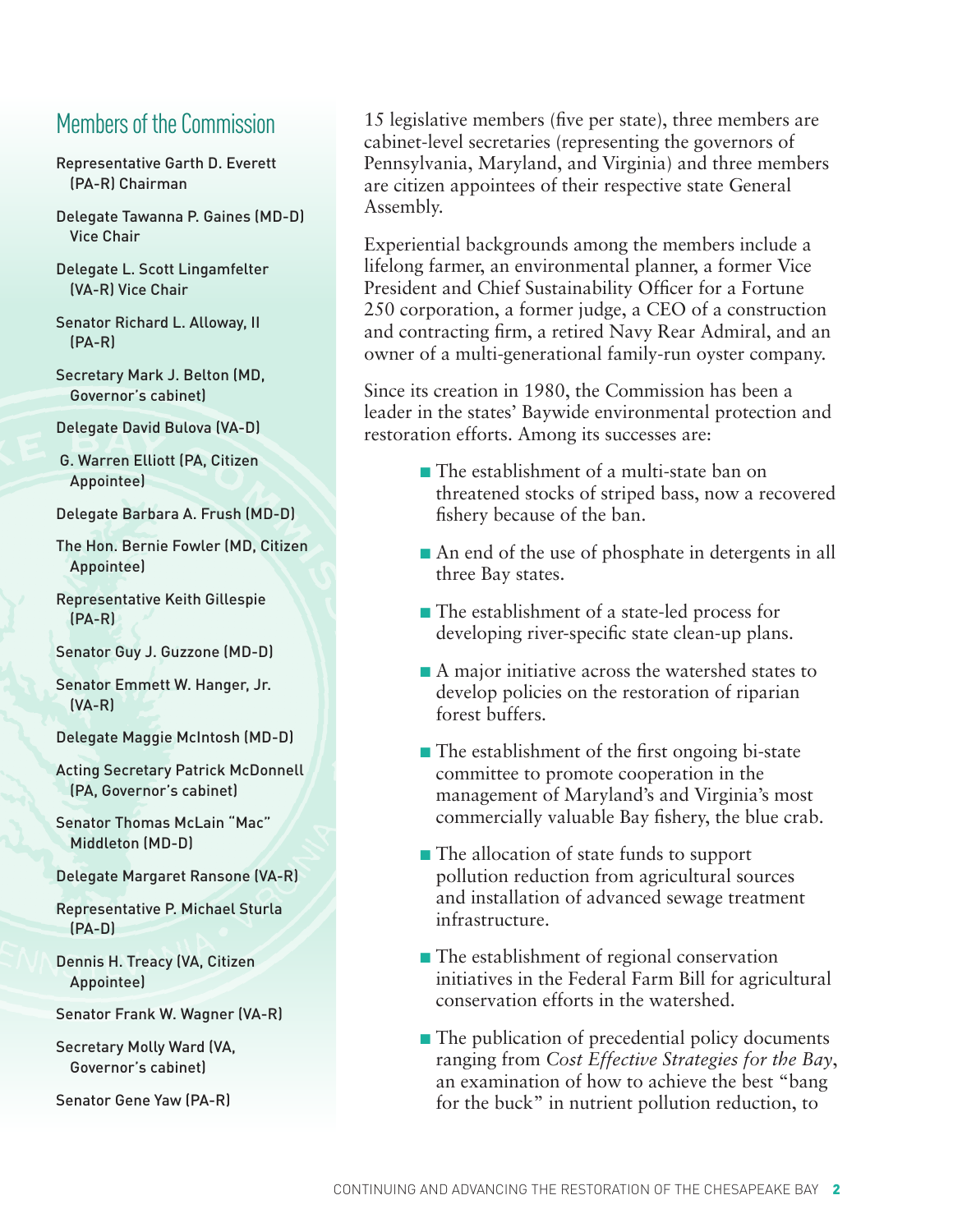## The Purpose of the Chesapeake Bay Commission as Established by State Codes

The purposes ... are to assist the legislatures of Virginia, Maryland, and Pennsylvania in evaluating and responding to problems of mutual concern relating to the Chesapeake Bay; to promote intergovernmental cooperation; to encourage cooperative coordinated resource planning and action by the signatories and their agencies; to provide, where appropriate, through recommendation to the respective legislature, uniformity of legislative application; to preserve and enhance the functions, powers and duties of existing offices and agencies of government; and to recommend improvements in the existing management system for the benefit of the present and future inhabitants of the Chesapeake Bay region.

*Nutrient Credit Trading: An Economic Study*, an analysis of where nutrient trading could best provide potential cost savings and efficiencies.

Throughout its history, the state legislative leaders of the Commission have helped it drive state-led restoration opportunities and efforts which are now yielding a Bay in recovery.

#### **THE BUSINESS OF THE BAY: AN ECONOMIC ENGINE1**

It is important to note at the outset that the Commission shares the conclusion of many that the Chesapeake Bay and its rivers and streams are not merely an ecosystem of immense natural resource value, they are also huge economic engines for the states of Pennsylvania, Maryland and Virginia. From recreational trout fishing to harvesting blue crabs, healthy Bay waters provide jobs, personal income and state revenue. In addition, clean water saves money; clean runoff from farm fields and well-managed stormwater reduces governmental costs for drinking water, for example. The bottom line: clean water and a healthy Bay are good business.

Research shows that the total estimated natural capital value of the Chesapeake Bay watershed is a whopping \$107.2 billion in its current state of recovery.

The value of a Bay watershed with clean water jumps to \$129.7 billion annually, a \$22.5 billion per year increase. For our states' economies, the numbers remain impressive:

- **n** Pennsylvania: \$6.2 billion annually
- Virginia: more than \$8.3 billion annually
- Maryland: \$4.6 billion annually

The fact is that reduced pollution and cleaner water is good business.

And the results are not simply economic; there are the added benefits of an improved quality of life. These benefits include: improved food production (farming, hunting and fishing); better urban management of

<sup>1.</sup> http://www.tandfonline.com/doi/full/10.1080/08920753.2016.1160205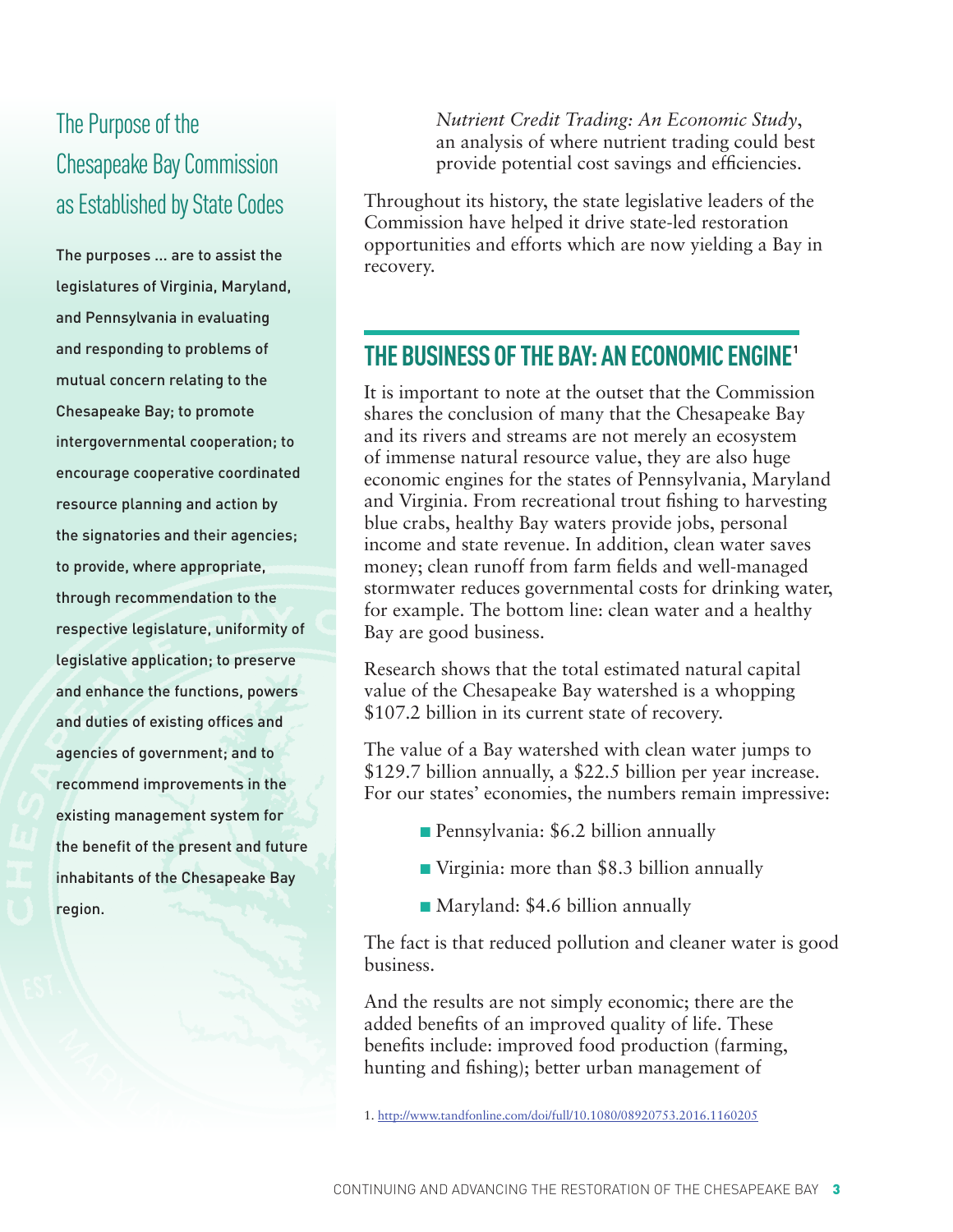stormwater that reduces flooding, protecting life, public infrastructure (bridges, dirt roads, etc.), and private property; safer drinking water supplies; and increased access to recreation (tourism, outdoor sports, fishing and hunting, etc.).

#### **THE CORE: SUCCESSFUL COOPERATIVE FEDERALISM**

Highlighted in 2005 under the Bush Administration as a model conservation and restoration program of cooperative federalism, the state-federal Chesapeake Bay Program Partnership has successfully advanced a collaborative, state-led, federally supported restoration approach.

This state-federal Partnership, joining together six states, the District of Columbia, the federal government, and the legislatures of Pennsylvania, Maryland and Virginia, is governed by voluntary commitments established by the partners themselves. These core commitments focus on a comprehensive package of environmental indicators, commitments that include a pledge to uphold the rule of law and achieve the goals of the federal Clean Water Act.

#### **Voluntary Agreements**

Framed by a series of voluntary agreements dating back to 1983 among the Commission, six states, the District of Columbia, and the federal government, the Partnership's current operational framework document is the Chesapeake Bay Watershed Agreement (Agreement), drafted and signed in 2014. Key among the philosophies incorporated in the Agreement are the concepts of public-private partnering, measurable results, and the use of new ideas and technologies:

Local governments are key partners in our work, as are individual citizens, businesses, watershed groups and other non-governmental organizations. Working together to engage, empower and facilitate these partners will leverage resources and ensure better outcomes. ...The Partnership's experience with watershed restoration and protection efforts has shown that measurable results, coupled with firm accountability, yield the most significant results. The Partnership stands ready to embrace new ideas, technologies and policies that will help meet its goals. ["Preamble," *Chesapeake Bay Watershed Agreement*, 2014]

These philosophies and concepts have led, according to one Commission member, to a "very effective system" for documenting and measuring progress on achieving the Agreement's goals and outcomes. Among them are: sustainable commercial and recreational fisheries; land and water habitats sufficient to support wildlife, recreational use, and scenic values; clean water that meets state and federal standards; and increased citizen stewardship; conservation of treasured landscapes.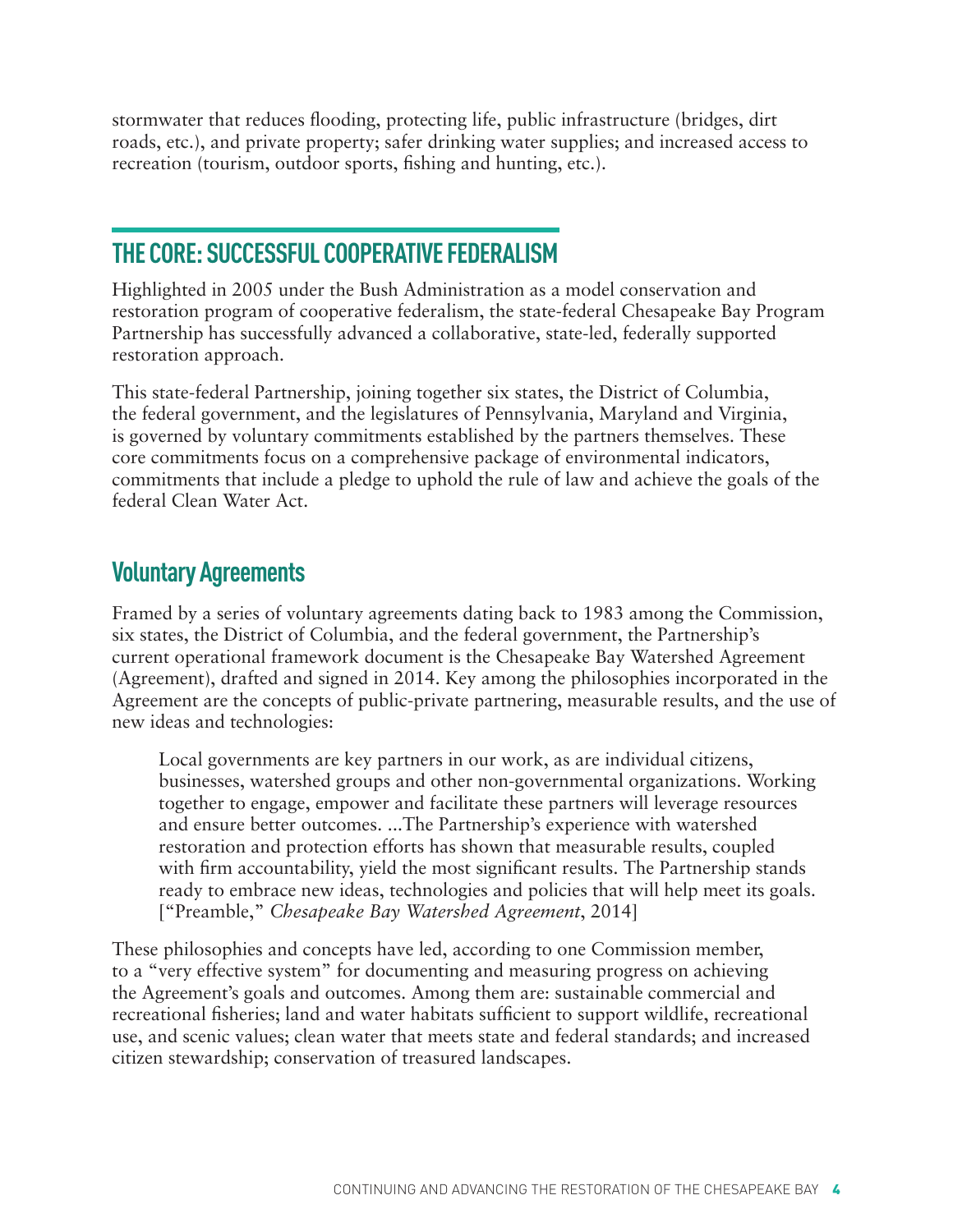#### **Rule of Law**

The Partnership's Chesapeake Bay restoration efforts are not exclusively voluntary. The efforts are also framed by the rule of law as contained in the federal Clean Water Act:

(g) Chesapeake Bay Program [Partnership]

(1) Management strategies

 The Administrator, in coordination with other members of the Chesapeake Executive Council, shall ensure that management plans are developed and implementation is begun by signatories to the Chesapeake Bay Agreement to achieve and maintain—

 (A) the nutrient goals of the Chesapeake Bay Agreement for the quantity of nitrogen and phosphorus entering the Chesapeake Bay and its watershed;

 (B) the water quality requirements necessary to restore living resources in the Chesapeake Bay ecosystem. [33 USC Section 1267]

These federal statutory provisions along with the Clean Water Act sections governing "impaired waters" and Total Maximum Daily Loads (Section 303(d) et al) are parallel restoration obligations of the Partnership.

As noted by one Commission member, "While the requirement to clean up the Chesapeake Bay is appropriately driven by the Clean Water Act, how to do this is decided by each state, which creates buy-in and ensures efficiency." And, in fact, Commission members across the tristate region consider the role of EPA as the federal lead on Total Maximum Daily Loads critical to the ongoing success of the restoration efforts.

#### **Cooperative Federalism**

Describing the current roles of the EPA and the states, along with the blend of voluntary and statutory efforts, one Commission member noted: "This is a model for how a watershed cleanup program should be done." The simple fact is that the Chesapeake Bay Program Partnership is a shining example of successful cooperative federalism. In the words of another member, "The relationship with EPA has been a true partnership in every sense of the word."

The Chesapeake Bay Watershed Agreement specifically acknowledges the cooperative federalism nature of the Partnership and the unique mix of statutory and voluntary elements. In the Goals and Outcomes Water Quality section, the Agreement cross references the Clean Water Act obligations of the partners:

Restoring the Bay's waters is critical to overall watershed restoration because clean water is the foundation for healthy fisheries, habitats and communities across the region. However excess amounts of nitrogen, phosphorus and sediment in the Bay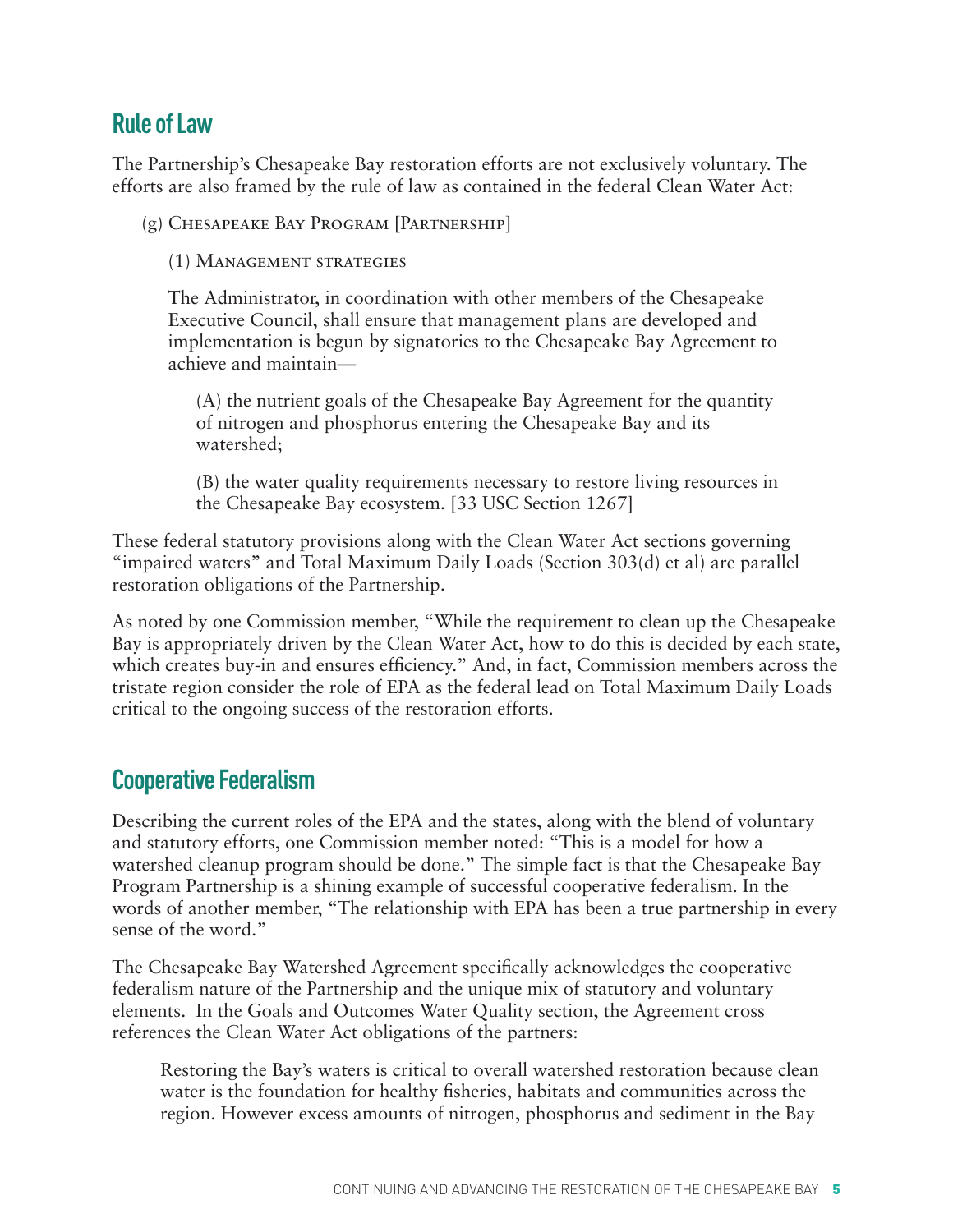and its tributaries have caused many sections of the Bay to be listed as "impaired" under the Clean Water Act. The Chesapeake Bay Total Maximum Daily Load (TMDL) is driving nutrient and sediment reductions as described in the Watershed Implementation Plans (WIPs), adopted by the states and the District of Columbia, and establishes the foundation for water quality improvements embodied in this Agreement. These plans set nutrient and sediment reduction targets for various sources—stormwater, agriculture, air deposition, wastewater and septic systems.

The defining feature of the Chesapeake Bay Program Partnership is its collaborative structure. It is a joint enterprise where state governments and the federal government together share responsibilities; where negotiated voluntary agreements among governments confirm not only shared statutory obligations but also apportioned voluntary goals that exceed the shared statutory obligations.

The federal government's role in this collaborative structure has proven essential to the successes to date. EPA not only provides an infrastructure to allow all the players' voices to be heard, but it also coordinates complex decision-making. In addition, when necessary, EPA provides federal oversight and accountability, assuring that all the players observe the voluntary commitments they have made and the rule of law.

In every way, the Chesapeake Bay Program Partnership is a model of cooperative federalism.

### **CONTINUING SUCCESS: THE STATE PERSPECTIVE ON SPECIFIC CONTRIBUTIONS FROM OUR FEDERAL PARTNERS**

### **Providing Information: Science and Planning Tools**

As state legislative leaders, we recognize the critical role that EPA and the federal partners play in providing the scientific and technical – including modeling – information and expertise necessary to ground restoration decisions on the best science available.

While EPA serves as the lead federal partner, the Chesapeake Bay Program Partnership incorporates unequalled expertise from federal agencies such as USGS, NOAA, USDA, NPS, USFWS, DOD, and Homeland Security. The states rely on these federal partners to provide data, analysis, interpretation, and coordination.

States depend heavily on the scientific information some of these federal agencies provide. From the original determination that an excess level of nutrients was the primary pollutant causing the decline of water quality in the Chesapeake Bay to the recognition that airborne nitrogen was a substantial contributor to that excess level of nutrients, EPA in collaboration with other federal agencies has provided the cutting-edge science necessary for on-the-ground state decision-making. No one state could either obtain or generate this information on its own. In the words of one member of the Commission, the federal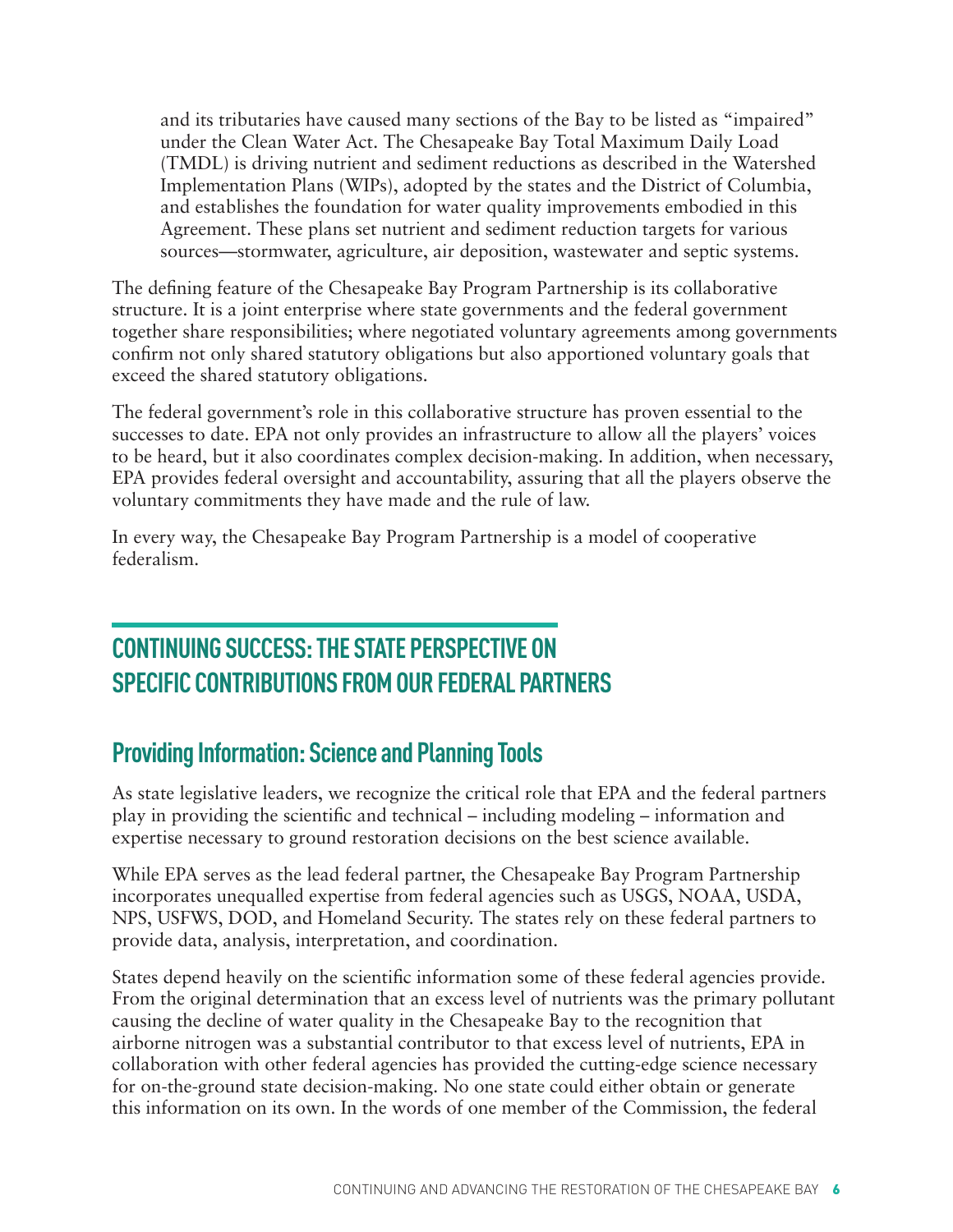Chesapeake Bay Modeling, Monitoring and Data Collection Are Called for in the Clean Water Act

(b) CONTINUATION OF CHESAPEAKE BAY PROGRAM [PARTNERSHIP]. --

> (2) [CHESAPEAKE BAY] PROGRAM OFFICE. --

> > (B) FUNCTION. -- The Chesapeake Bay Program Office shall provide support to the Chesapeake Executive Council by --

 (i) implementing and coordinating science, research, modeling, support services, monitoring, data collection, and other activities that support the Chesapeake Bay Program [33 USC Section 1267]

government contributes critical "science-based initiatives that support state implementation."

The development and deployment of technical tools is a parallel informational contribution provided by the federal government. The Chesapeake Bay Watershed Model (Bay Model) is a prime example of this type of essential federal contribution.

A peer-reviewed model extensively calibrated and validated to stream monitoring data at hundreds of locations throughout the Chesapeake Bay states, the Bay Watershed Model is one of international recognition and respectability. "[E]ach successive version of the model has added more detail, more process documentation, better input data sets, and finer temporal and spatial representation of the watershed." [Chesapeake Bay Program, Scientific and Technical Advisory Committee Publication 11-02 September 26, 2011]

Not only would it be practically impossible for any single state to develop a comparable model, the states have utilized the model extensively over the years to develop implementation plans, make strategic planning decisions, assess progress, and continue forward momentum on reducing pollution and achieving clean water. Local governments across the watershed are also now using these tools to make informed, strategic and cost effective decisions. The states of the Commission recognize that the model serves as an invaluable tool in their process of engaging stakeholders, considering priority choices, making funding decisions, and implementing restoration strategies.

Another federally assisted informational initiative on which states rely is the Partnership's water quality monitoring program. Led jointly by USGS and the EPA, the federal government coordinates a monitoring network that utilizes federal monitoring stations, state monitoring stations, academic institutions, scientists, federal and state agencies and staff, and citizen scientists to monitor and assess water quality conditions as the states implement pollution control and reduction practices. Monitoring water quality is critical to determining which solutions to implement and their level of effectiveness. Monitoring data and data analysis characterize current conditions, identify long-term trends, and drive decisions and choices on water quality improvements.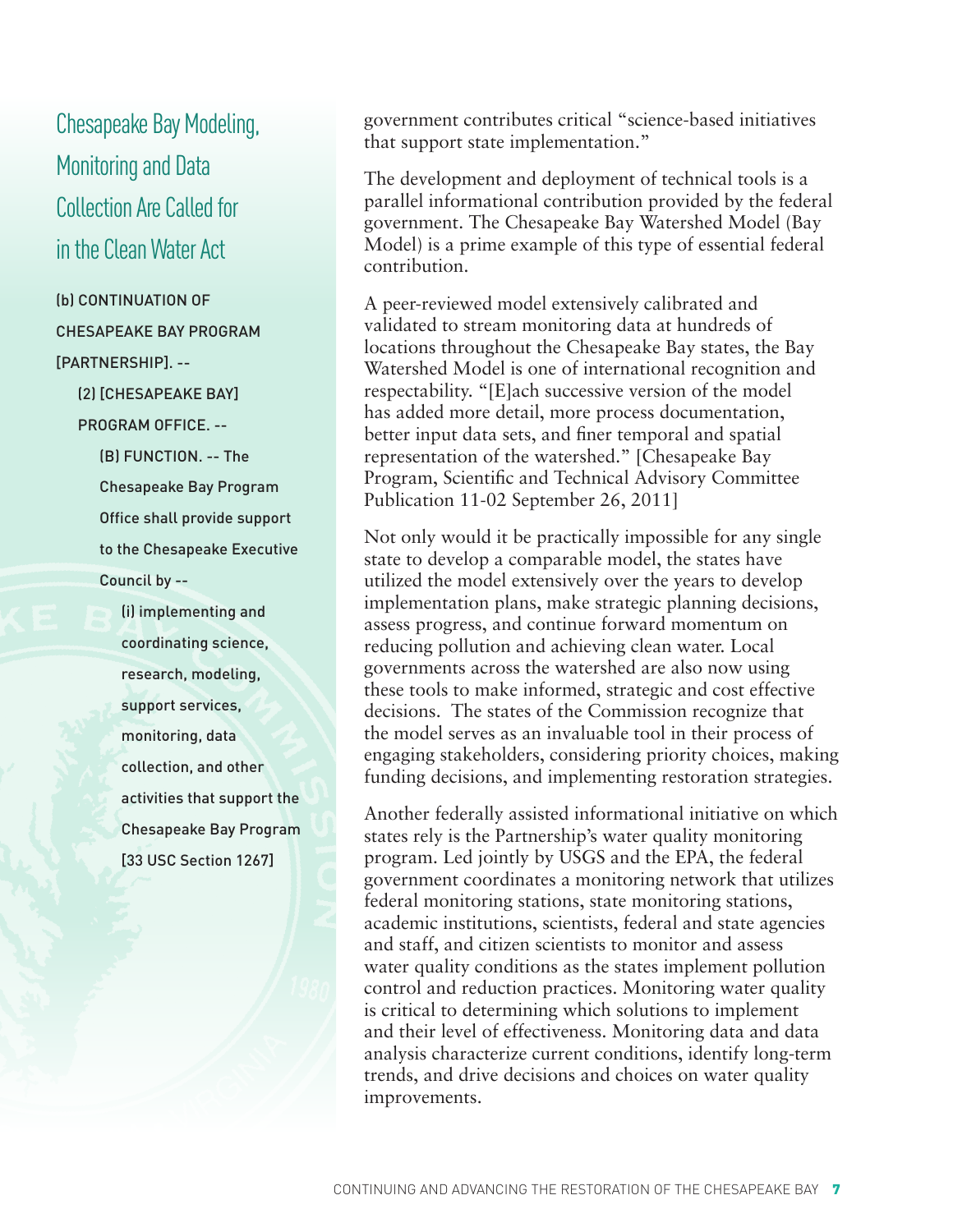#### **Funding assistance**

Simply stated, informational support is not the only critical role of the federal partners: Commission members of both parties understand the critical role that federal funding support has historically played — and must continue to play — in the restoration of the Chesapeake.

States currently outspend the federal government in supporting cleaner water in the Bay and its rivers. 2016 state program spending for watershed restoration exceeded \$1.2 billion. Federal agency spending, all totaled from all agencies, was substantially less: \$536 million. [*Chesapeake Bay Restoration Spending Cross-cut Report to Congress*, Office of Management and Budget, 12-16]

The Chesapeake Bay watershed states are serious about the restoration of the Bay.

Federal contribution remains essential, however, even at this lesser level. From USDA dollars to EPA dollars to NOAA dollars, these monies fund the federal informational science as well as the collaborative structural leadership that the federal government provides the Partnership. In addition, EPA dollars flow to the states to help implement the on-the-ground restoration work and USDA dollars provide farmers with necessary funds to manage their farmland in environmentally sensitive ways.

While the Commission supports new ways to deliver these and additional dollars (e.g., through non-siloed block grants), current funding serves as invaluable capital, both real and political, in the cooperative federalism model of the Chesapeake Bay Program Partnership.

#### **CONCLUSION**

The Chesapeake Bay Commission's unique structure, history, and make-up give it a lens like no other player in the Chesapeake Bay Program Partnership. It sees from the state government legislative perspective the realities of what is and is not working. We hope that this briefing provides you with a view of the current effort – and our clear and unequivocal support of it.

As you look to the future, we look forward to working closely with you.